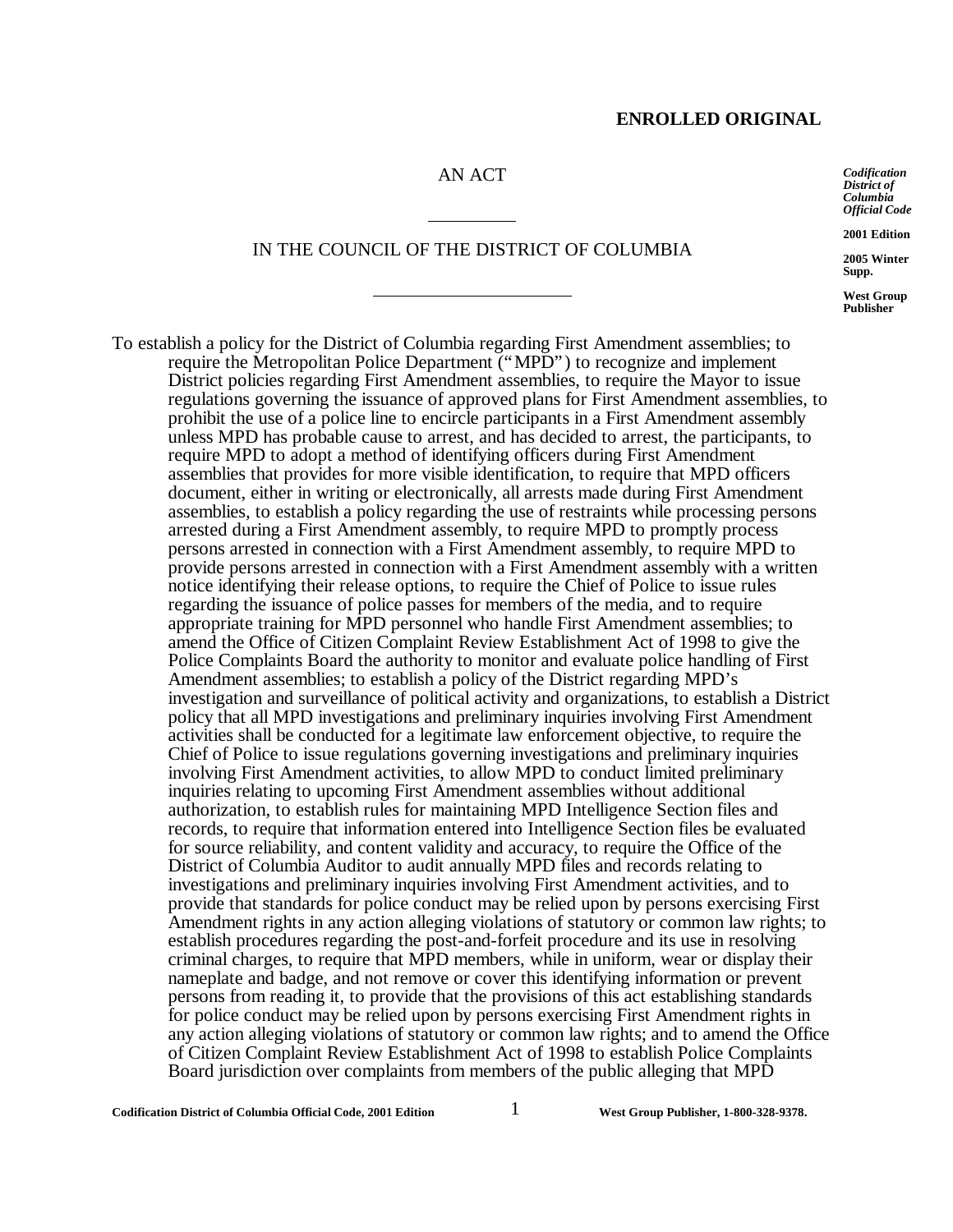officers failed to wear required identification or refused to identify themselves when requested to do so by a member of the public.

BE IT ENACTED BY THE COUNCIL OF THE DISTRICT OF COLUMBIA, That this act may be cited as the "First Amendment Rights and Police Standards Act of 2004".

#### TITLE I. FIRST AMENDMENT ASSEMBLIES.

Sec. 101. Short title.

This title may be cited as the "First Amendment Assemblies Act of 2004".

Subtitle A.

Sec. 102. Definitions.

For the purposes of this title, the term:

 $(1)$  " First Amendment assembly" means a demonstration, rally, parade, march, picket line, or other similar gathering conducted for the purpose of persons expressing their political, social, or religious views.

(2) "MPD" means the Metropolitan Police Department.

Sec. 103. Policy on First Amendment assemblies.

It is the declared public policy of the District of Columbia that persons and groups have a right to organize and participate in peaceful First Amendment assemblies on the streets, sidewalks, and other public ways, and in the parks of the District of Columbia, and to engage in First Amendment assembly near the object of their protest so they may be seen and heard, subject to reasonable restrictions designed to protect public safety, persons, and property, and to accommodate the interest of persons not participating in the assemblies to use the streets, sidewalks, and other public ways to travel to their intended destinations, and use the parks for recreational purposes.

Sec. 104. Reasonable time, place, and manner restrictions on First Amendment assemblies.

(a) The MPD shall recognize and implement the District policy on First Amendment assemblies established in section 103 when enforcing any restrictions on First Amendment assemblies held on District streets, sidewalks, or other public ways, or in District parks.

 (b) The MPD may enforce reasonable time, place, and manner restrictions on First Amendment assemblies by:

(1) Establishing reasonable restrictions on a proposed assembly prior to its planned occurrence though the approval of a plan, where the organizers of the assembly give notice;

(2) Enforcing reasonable restrictions during the occurrence of an assembly for which a plan has been approved, which are in addition to the restrictions set forth in the approved plan, where the additional restrictions are:

(A) Ancillary to the restrictions set forth in the approved plan and are designed to implement the substance and intent in the approval of the plan;

(B) Enforced in response to the occurrence of actions or events unrelated to the assembly that were not anticipated at the time of the approval of the plan and that were not caused by the plan-holder, counter-demonstrators, or the police; or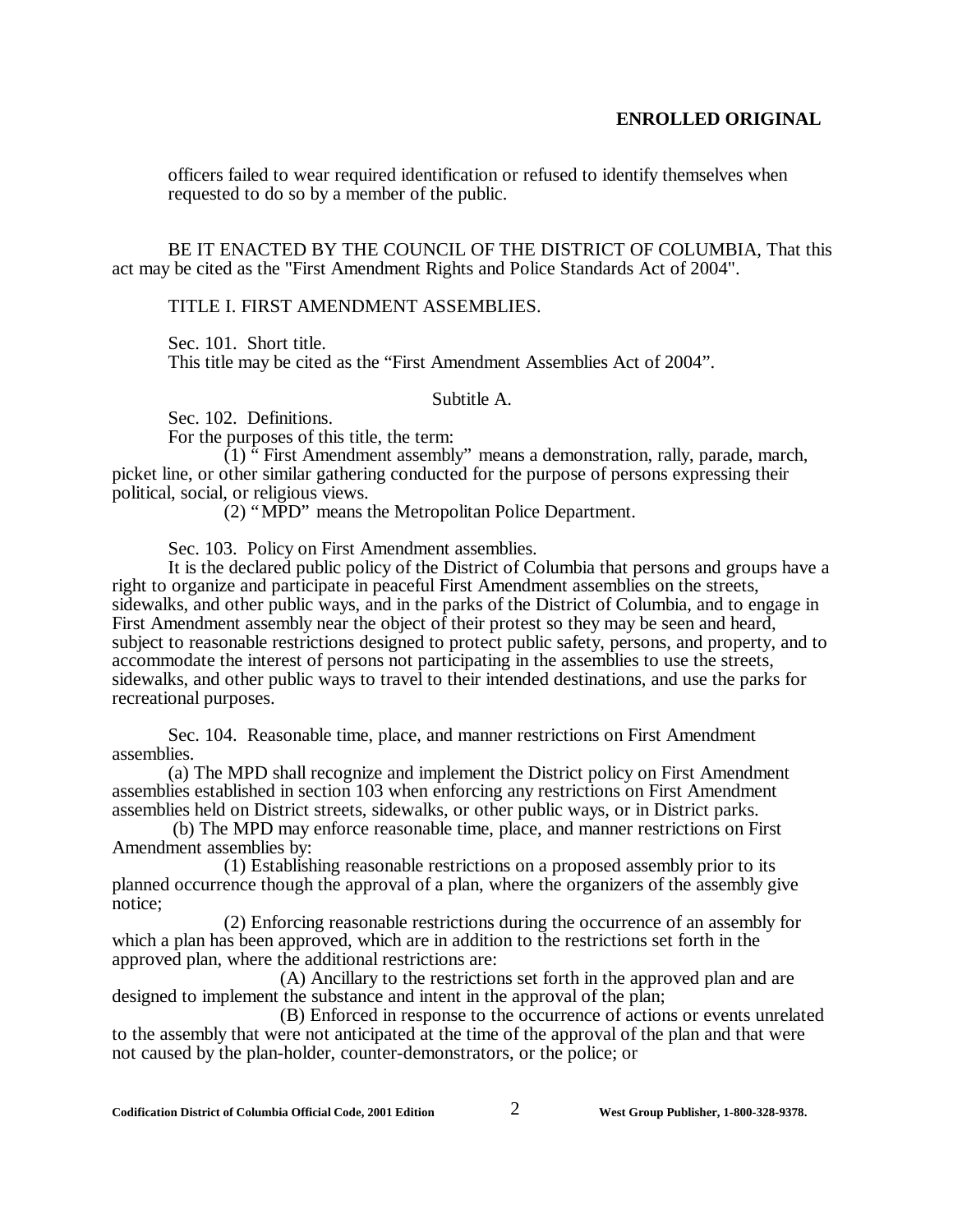(C) Enforced to address a determination by the MPD during the pendency of the assembly that there exists an imminent likelihood of violence endangering persons or threatening to cause significant property damage; or

(3) Enforcing reasonable restrictions on a First Amendment assembly during its occurrence where a plan was not approved for the assembly.

(c) No time, place, or manner restriction regarding a First Amendment assembly shall be based on the content of the beliefs expressed or anticipated to be expressed during the assembly, or on factors such as the attire or appearance of persons participating or expected to participate in an assembly, nor may such restrictions favor non-First Amendment activities over First Amendment activities.

Sec. 105. Notice and plan approval process for First Amendment assemblies--generally.

(a) It shall not be an offense to assemble or parade on a District street, sidewalk, or other public way, or in a District park, without having provided notice or obtained an approved assembly plan.

(b) The purpose of the notice and plan approval process is to avoid situations where more than one group seeks to use the same space at the same time and to provide the MPD and other District agencies the ability to provide appropriate police protection, traffic control, and other support for participants and other individuals.

(c) Except as provided in subsection (d) of this section, a person or group who wishes to conduct a First Amendment assembly on a District street, sidewalk, or other public way, or in a District park, shall give notice and apply for approval of an assembly plan before conducting the assembly.

(d) A person or group who wishes to conduct a First Amendment assembly on a District street, sidewalk, or other public way, or in a District park, is not required to give notice or apply for approval of an assembly plan before conducting the assembly where:

(1) The assembly will take place on public sidewalks and crosswalks and will not prevent other pedestrians from using the sidewalks and crosswalks;

(2) The person or group reasonably anticipates that fewer than 50 persons will participate in the assembly, and the assembly will not occur on a District street; or

(3) The assembly is for the purpose of an immediate and spontaneous expression of views in response to a public event.

 (e) The Mayor shall not enforce any user fees on persons or groups that organize or conduct First Amendment assemblies.

 (f) The Mayor shall not require, separate from or in addition to the requirements for giving notice of or applying for approval of an assembly plan for a First Amendment assembly, that persons give notice to, or obtain a permit or plan from, the Chief of Police, or other District officials or agencies, as a prerequisite for making or delivering an address, speech, or sermon regarding any political, social, or religious subject in any District street, sidewalk, other public way, or park.

(g) The Mayor shall not require, separate from or in addition to the requirements for giving notice of or applying for approval of an assembly plan for a First Amendment assembly, that persons give notice to, or obtain a permit or plan from the Chief of Police, the Department of Consumer and Regulatory Affairs, or any other District official or agency as a prerequisite for using a stand or structure in connection with such an assembly; provided, that a First Amendment assembly plan may contain limits on the nature, size, or number of stands or structures to be used as required to maintain public safety. Individuals conducting a First Amendment assembly under subsection (d) of this section may use a stand or structure so long as it does not prevent others from using the sidewalk.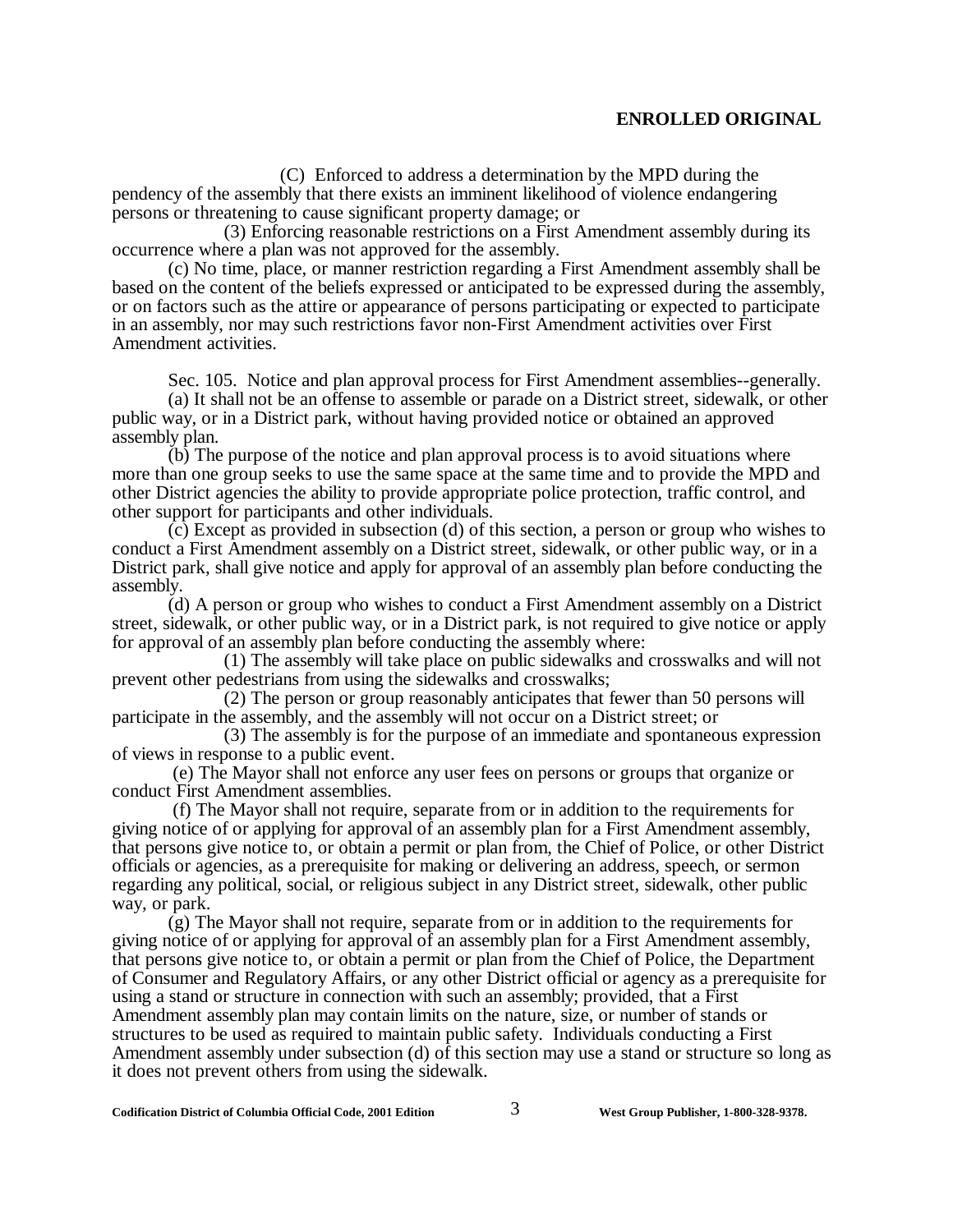(h) The Mayor shall not require, separate from or in addition to the requirements for giving notice of or applying for approval of an assembly plan for a First Amendment assembly, that persons give notice to, or obtain a permit or plan from, the Chief of Police, the Director of the Department of Consumer and Regulatory Affairs, or any other District official or agency as a prerequisite for selling demonstration-related merchandise within an area covered by an approved plan or within an assembly covered by subsection (d) of this section; provided, that nothing in this subsection shall be construed to authorize any person to sell merchandise in a plan-approved area contrary to the wishes of the plan-holder.

Sec. 106. Notice and plan approval process for First Amendment assemblies— processing applications; appeals; rules.

(a)(1) Subject to the appeal process set forth in subsection (d) of this section, the authority to receive and review a notice of and an application for approval of a plan for a First Amendment assembly on District streets, sidewalks, and other public ways, and in District parks, and to grant, deny, or revoke an assembly plan, is vested exclusively with the Chief of Police or his or her designee.

(2) Persons or groups providing notice to and applying for approval of a plan from the District government to conduct a First Amendment assembly on a District street, sidewalk, or other public way, or in a District park, shall not be required to obtain approval for the assembly from any other official, agency, or entity in the District government, including the District of Columbia Emergency Management Agency, the Mayor's Special Events Task Group, or the Department of Parks and Recreation.

(b)(1) The Chief of Police shall take final action on a notice of and an application for approval of a plan for a First Amendment assembly within a reasonably prompt period of time following receipt of the completed application, considering such factors as the anticipated size of the assembly, the proposed date and location, and the number of days between the application date and the proposed assembly date, and shall establish specific timetables for processing an application by rules issued pursuant to subsection (e) of this section.

(2) Except as provided in paragraph (3) of this subsection, where a complete application for approval of a First Amendment assembly plan is filed 60 days or more prior to the proposed assembly date, the application shall receive final action no later than 30 days prior to the proposed assembly.

(3) Following the approval of an assembly plan in response to an application pursuant to paragraph (2) of this subsection, the Chief of Police may, after consultations with the person or group giving notice of the assembly, amend the plan to make reasonable modifications to the assembly location or route up until 10 days prior to the assembly date based on considerations of public safety.

(c) The Chief of Police shall inform the person or group giving notice of an assembly, in writing, of the reasons for any decision to:

(1) Deny an application for approval of a First Amendment assembly plan;

(2) Revoke an assembly plan prior to the date of the planned assembly; or

(3) Approve an assembly plan subject to time, place, or manner restrictions that the applicant has advised the Chief of Police are objectionable to the applicant.

(d)(1) Any applicant whose proposed assembly plan has been denied, revoked prior to the date of the planned assembly, or granted subject to time, place, or manner restrictions deemed objectionable by the applicant, may appeal such decision to the Mayor or the Mayor's designee, who shall concur with, modify, or overrule the decision of the Chief of Police.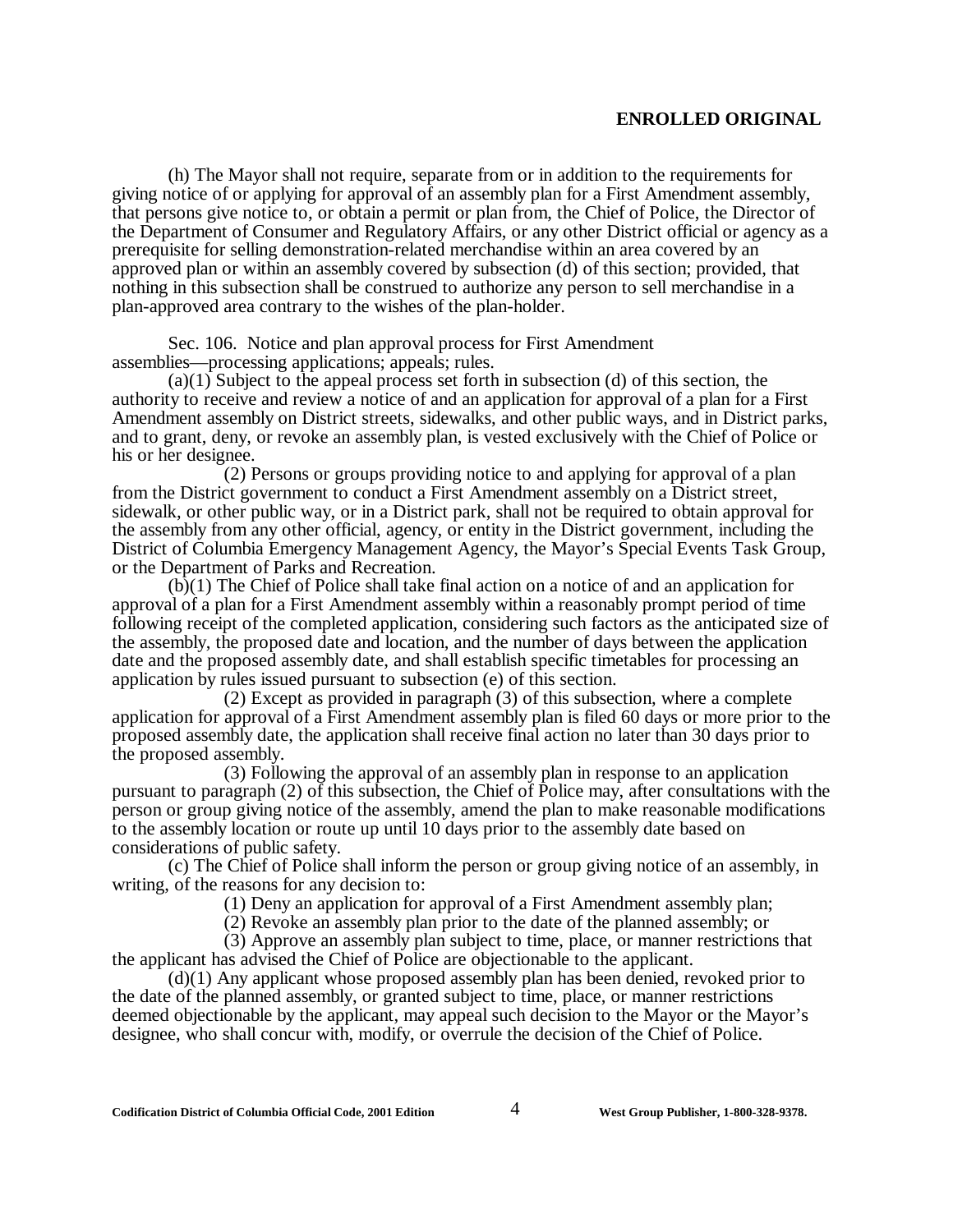(2) The Mayor shall make a decision on appeal expeditiously and prior to the date and time the assembly is planned to commence, and shall explain in writing the reasons for the decision.

(e)(1) Within 90 days of the effective date of this act, the Mayor, pursuant to Title 1 of the District of Columbia Administrative Procedure Act, approved October 21, 1968 (82 Stat. 1204; D.C. Official Code 2-501 *et. seq*.),and in accordance with this title, shall issue rules governing the approval of plans to persons or groups seeking to conduct a First Amendment assembly on District streets, sidewalks, or other public ways, or in District parks.

(2) Existing procedures for the issuance of permits to persons or groups seeking to conduct a First Amendment assembly on District streets, sidewalks, or other public ways, or in District parks, that are not inconsistent with this title shall remain in effect pending the issuance of the rules promulgated under paragraph (1) of this subsection..

Sec. 107. Police handling and response to First Amendment assemblies.

(a) The MPD's handling of, and response to, all First Amendment assemblies shall be designed and implemented to carry out the District policy on First Amendment assemblies established in section 103.

(b)(1) Where participants in a First Amendment assembly fail to comply with reasonable time, place, and manner restrictions, the MPD shall, to the extent reasonably possible, first seek to enforce the restrictions through voluntary compliance and then seek, as appropriate, to enforce the restrictions by issuing citations to, or by arresting, the specific non-compliant persons, where probable cause to issue a citation or to arrest is present.

(2) Nothing in this subsection is intended to restrict the authority of the MPD to arrest persons who engage in unlawful disorderly conduct, or violence directed at persons or property.

(c) Where participants in a First Amendment assembly, or other persons at the location of the assembly, engage in unlawful disorderly conduct, violence toward persons or property, or unlawfully threaten violence, the MPD shall, to the extent reasonably possible, respond by dispersing, controlling, or arresting the persons engaging in such conduct, and not by issuing a general order to disperse, thus allowing the First Amendment assembly to continue.

(d) The MPD shall not issue a general order to disperse to participants in a First Amendment assembly except where:

(1) A significant number or percentage of the assembly participants fail to adhere to the imposed time, place, and manner restrictions, and either the compliance measures set forth in subsection (b) of this section have failed to result in substantial compliance or there is no reasonable likelihood that the measures set forth in subsection (b) of this section will result in substantial compliance;

(2) A significant number or percentage of the assembly participants are engaging in, or are about to engage in, unlawful disorderly conduct or violence toward persons or property; or

(3) A public safety emergency has been declared by the Mayor that is not based solely on the fact that the First Amendment assembly is occurring, and the Chief of Police determines that the public safety concerns that prompted the declaration require that the First Amendment assembly be dispersed.

(e)(1) If and when the MPD determines that a First Amendment assembly, or part thereof, should be dispersed, the MPD shall issue at least one clearly audible and understandable order to disperse using an amplification system or device, and shall provide the participants a reasonable and adequate time to disperse and a clear and safe route for dispersal.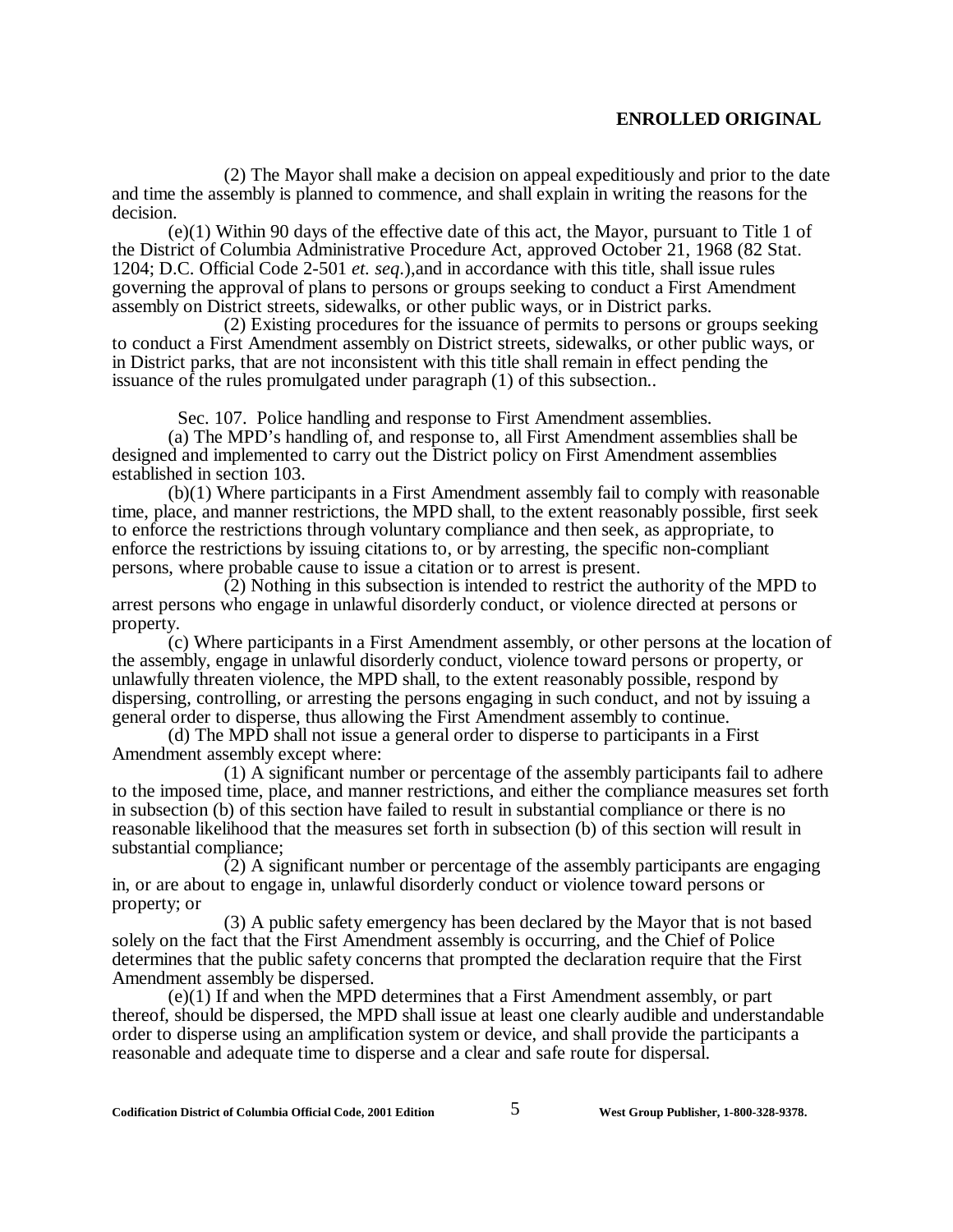(2) Except where there is imminent danger of personal injury or significant damage to property, the MPD shall issue multiple dispersal orders and, if appropriate, shall issue the orders from multiple locations. The orders shall inform persons of the route or routes by which they may disperse and shall state that refusal to disperse will subject them to arrest.

(3) Whenever possible, MPD shall make an audio or video recording of orders to disperse.

(f)(1) Where a First Amendment assembly is held on a District street, sidewalk, or other public way, or in a District park, and an assembly plan has not been approved, the MPD shall, consistent with the interests of public safety, seek to respond to and handle the assembly in substantially the same manner as it responds to and handles assemblies with approved plans.

(2) An order to disperse or arrest assembly participants shall not be based solely on the fact that a plan has not been approved for the assembly.

(3) When responding to and handling a First Amendment assembly for which a plan has not been approved, the MPD may take into account any actual diminution, caused by the lack of advance notice, in its ability, or the ability of other governmental agencies, appropriately to organize and allocate their personnel and resources so as to protect the rights of both persons exercising free speech and other persons wishing to use the streets, sidewalks, other public ways, and parks.

Sec. 108. Use of police lines.

No emergency area or zone will be established by using a police line to encircle, or substantially encircle, a demonstration, rally, parade, march, picket line, or other similar assembly (or subpart thereof) conducted for the purpose of persons expressing their political, social, or religious views except where there is probable cause to believe that a significant number or percentage of the persons located in the area or zone have committed unlawful acts (other than failure to have an approved assembly plan) and the police have the ability to identify those individuals and have decided to arrest them; provided, that this section does not prohibit the use of a police line to encircle an assembly for the safety of the demonstrators.

Sec. 109. Identification of MPD personnel policing First Amendment assemblies.

The MPD shall implement a method for enhancing the visibility to the public of the name or badge number of officers policing a First Amendment assembly by modifying the manner in which those officers' names or badge numbers are affixed to the officers' uniforms or helmets. The MPD shall ensure that all uniformed officers assigned to police First Amendment assemblies are equipped with the enhanced identification and may be identified even if wearing riot gear.

Sec. 110. Documentation of arrests in connection with a First Amendment assembly.

 (a) The MPD shall cause every arrest in connection with a First Amendment assembly to be documented, in writing or electronically, by the officer at the scene who makes the arrest.

(b) Except as provided in subsection (c) of this section, the arrest documentation shall be completed at a time reasonably contemporaneous with the arrest, and shall include:

(1) The name of the person arrested;

(2) The date and time of the arrest;

(3) Each offense charged;

(4) The location of the arrest, and of each offense;

(5) A brief statement of the facts and evidence establishing the basis to arrest the person for each offense;

(6) An identification of the arresting officer (name and badge number); and

(7) Any other information the MPD may determine is necessary.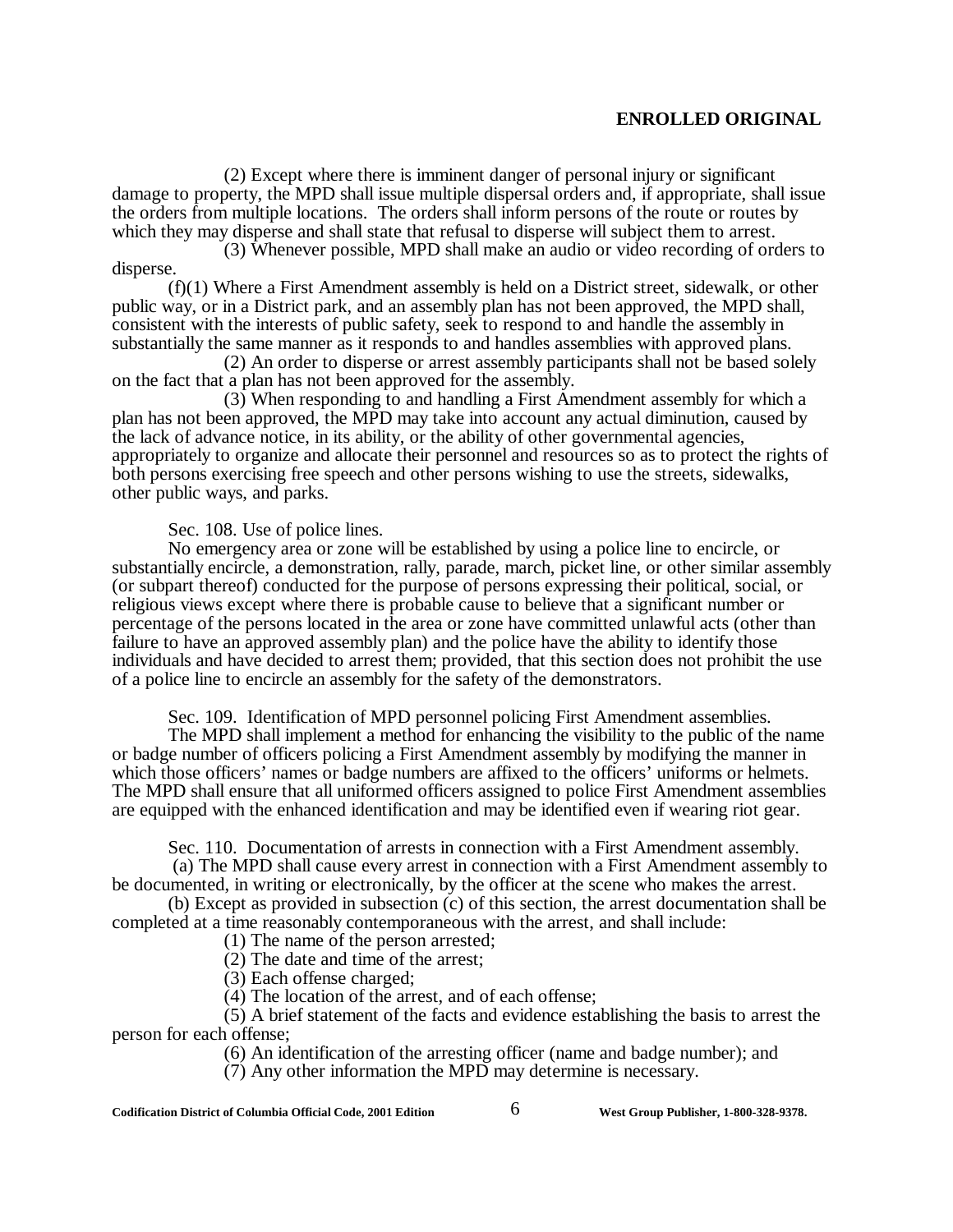(c)(1) The Chief of Police may implement a procedure for documenting arrests in connection with a First Amendment assembly different from that set forth in subsection (b) of this section where the Chief determines that an emergency exists with regard to a specific First Amendment assembly, and that implementation of the alternative procedure is necessary to assist police in protecting persons, property, or preventing unlawful conduct; provided, that any such procedure shall adequately document the basis that existed for each individual arrest.

(2) The determination of the Chief of Police made pursuant to paragraph (1) of this subsection shall be made in writing and shall include an explanation of the circumstances justifying the determination.

(3) The determination of the Chief of Police made pursuant to paragraph (1) of this subsection shall be valid for a period of 24 hours, and may be renewed by the Chief, or in the Chief's absence, the Chief's designee.

Sec. 111. Use of handcuffs, plastic cuffs, or other physical restraints on persons arrested in connection with a First Amendment assembly.

(a) The MPD shall adhere to the standard set forth in subsection (b) of this section in using handcuffs, plastic cuffs, or other physical restraints on any person arrested in connection with a First Amendment assembly who is being held in custody in the following circumstances:

(1) The arrestee is being held in a police processing center:

(A) To determine whether the arrestee should be released or the method

(B) To determine whether the arrestee should be presented to court; or (C) Pending presentation to court;

(2) The arrestee is being held in an unsecured processing center, and is not being held in a cell; or

(3) The arrestee is charged solely with one or more misdemeanor offenses, none of which have, as one of their elements, the commission of a violent act toward another person or a threat to commit such an act, or the destruction of property, or a threat to destroy property.

(b) With regard to any person who is being held in custody by the MPD in the circumstances identified in subsection (a) of this section, the MPD shall use handcuffs, plastic cuffs, or other physical restraints only to the extent reasonably necessary, and in a manner reasonably necessary, for the safety of officers and arrestees; provided, that no such person shall be restrained by connecting his or her wrist to his or her ankle, and no such person shall be restrained in any other manner that forces the person to remain in a physically painful position.

(c) Nothing in this section is intended to restrict the otherwise lawful authority of the MPD to use handcuffs, plastic cuffs, or other physical restraints on persons arrested in connection with a First Amendment assembly at the time of or immediately following arrest, while arrestees are being transported to a processing center, or while arrestees are being transported to or from court.

Sec. 112. Prompt release of persons arrested in connection with a First Amendment assembly.

(a)(1) The MPD shall promptly process any person arrested in connection with a First Amendment assembly to determine whether the person is eligible for immediate release pursuant to a lawful release option, and shall promptly release any person so eligible who opts for release.

(2) The MPD shall promptly release any person arrested in connection with a First Amendment assembly who, it is subsequently determined, should not be charged with any offense, or as to whom arrest documentation has not been prepared and preserved.

for release;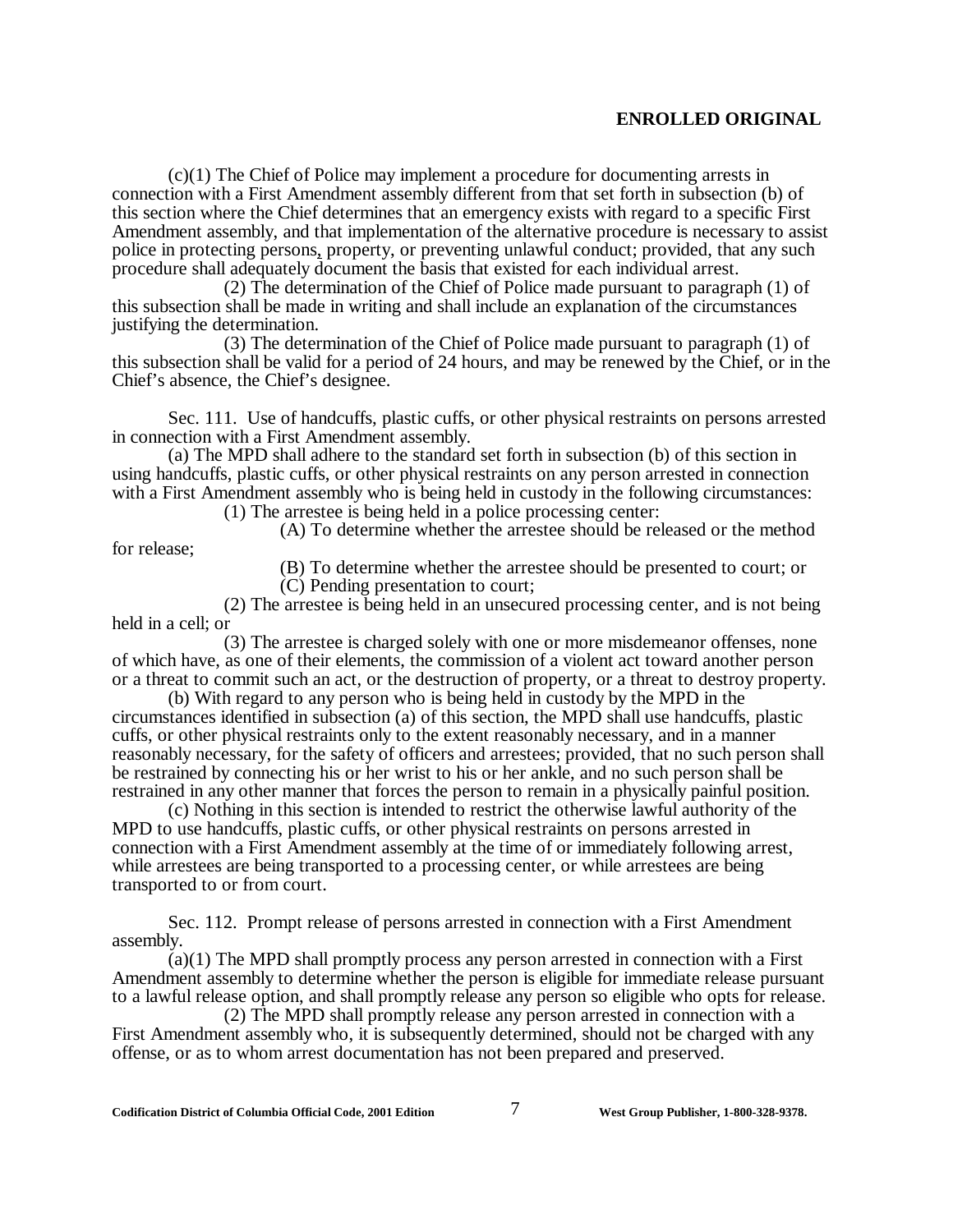(b)(1) The MPD shall require that an officer holding a supervisory rank document and explain any instance in which a person arrested in connection with a First Amendment assembly who opts for release pursuant to any lawful release option or who is not charged with any offense is not released within 4 hours from the time of arrest.

(2) The MPD shall provide to any person not released within a reasonable time of arrest food appropriate to the person's health.

(c) The Chief of Police shall issue an annual public report that:

(1) Identifies the number of persons in the preceding year who were arrested in connection with a First Amendment assembly and opted for release pursuant to any lawful release option or were not charged with any offense and were not released from custody within 4 hours after the time of arrest;

(2) Discusses the reasons for the delay in processing such persons for release; and

(3) Describes any steps taken or to be taken to ensure that all such persons are released within 4 hours from the time of arrest.

(d) The MPD shall ensure that it possesses an automated information processing system that enables it to promptly process for release or presentation to the court all persons arrested in connection with a First Amendment assembly, and shall ensure that such system is fully operational (with respect to its hardware, software, and staffing) prior to a First Amendment assembly that has a potential for a substantial number of arrests.

Sec. 113. Notice to persons arrested in connection with a First Amendment assembly of their release options.

(a) The MPD shall fully and accurately advise persons arrested in connection with a First Amendment assembly of all potential release options when processing them for release from custody or for presentation to court.

(b)(1) The MPD shall provide a written notice identifying all release options to each person arrested in connection with a First Amendment assembly who is charged solely with one or more misdemeanor offenses. The notice shall clearly indicate that the options are alternative methods for obtaining a prompt release, and that the availability of each option is dependent on a determination that the arrestee is eligible to participate in that release option. The notice shall also identify the misdemeanor charges lodged against the arrestee.

(2) The notice required by paragraph (1) of this subsection shall be offered in the Spanish language to those persons who require or desire notice in this manner, and shall be offered in other languages as is reasonable to ensure meaningful access to the notice for persons who are limited English proficient.

Sec. 114. Police-media relations.

(a) Within 90 days of the effective date of this act, the Chief of Police, pursuant to Title 1 of the District of Columbia Administrative Procedure Act, approved October 21, 1968 (82 Stat. 1204; D.C. Official Code 2-501 *et seq.*), shall issue rules governing police passes for media personnel.

(b) Within 90 days of the effective date of this act, the Chief of Police shall develop and implement a written policy governing interactions between the MPD and media representatives who are in or near an area where a First Amendment assembly is ongoing and who are reporting on the First Amendment assembly. The policy shall be consistent with the requirements of subsection (c) of this section.

(c)(1) The MPD shall allow media representatives reasonable access to all areas where a First Amendment assembly is occurring. At a minimum, the MPD shall allow media representatives no less access than that enjoyed by members of the general public and, consistent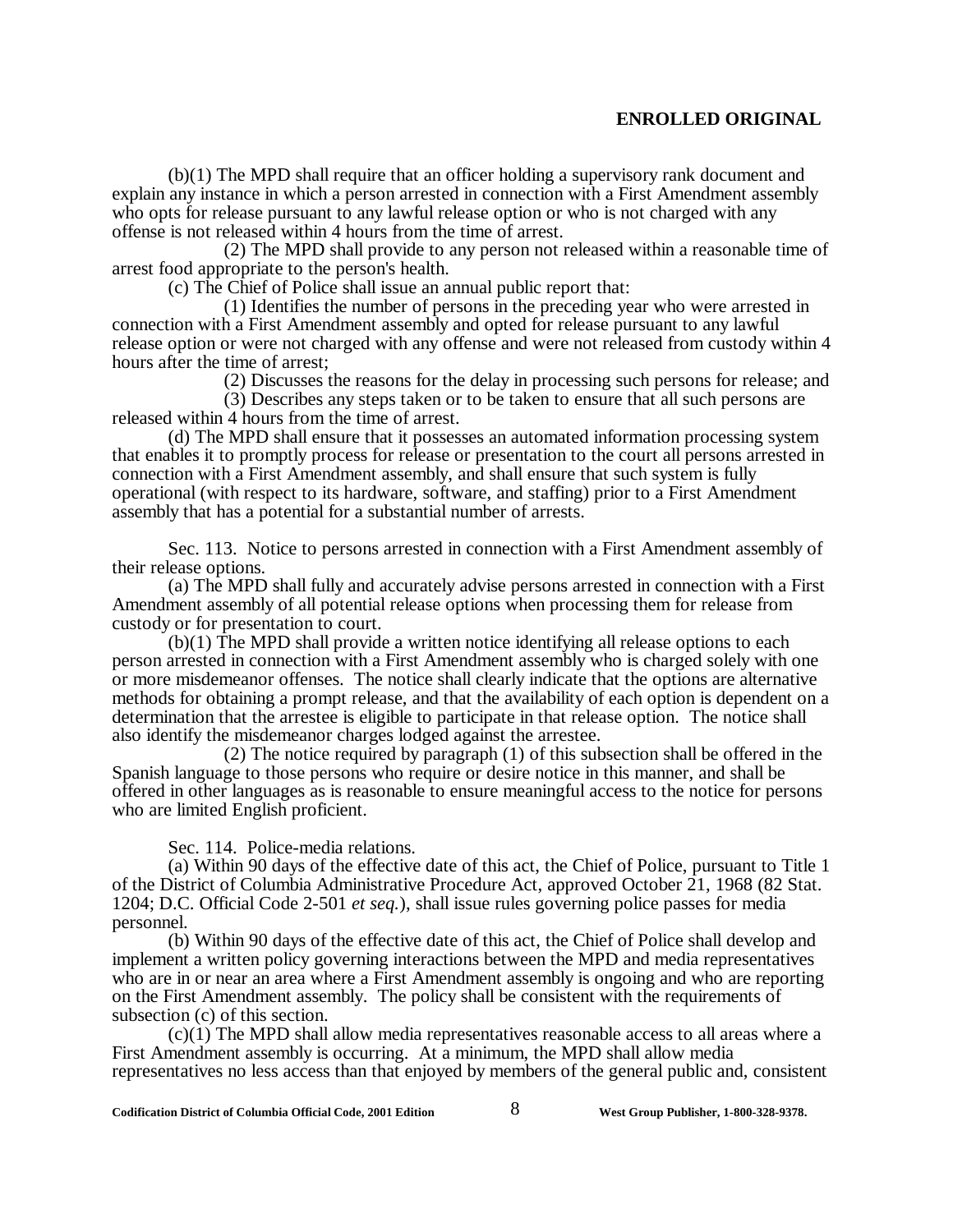with public safety considerations, shall allow media representatives access to promote public knowledge of the assembly.

(2) The MPD personnel located in or near an area where a First Amendment assembly is ongoing shall recognize and honor media credentials issued by or officially recognized by the MPD.

(3) The MPD shall make reasonable accommodations to allow media representatives effectively to use photographic, video, or other equipment relating to their reporting of a First Amendment assembly.

Sec. 115. Training for handling of, and response to, First Amendment assemblies.

The Chief of Police shall ensure that all relevant MPD personnel, including command staff, supervisory personnel, and line officers, are provided regular and periodic training on the handling of, and response to, First Amendment assemblies. The training shall be tailored to the duties and responsibilities assigned to different MPD positions and ranks during a First Amendment assembly. The training shall include instruction on the provisions of this title, and the regulations issued hereunder.

Sec. 116. Use of riot gear and riot tactics at First Amendment assemblies.

(a) Officers in riot gear shall be deployed consistent with the District policy on First Amendment assemblies and only where there is a danger of violence. Following any deployment of officers in riot gear, the commander at the scene shall make a written report to the Chief of Police within 48 hours and that report shall be available to the public on request.

(b)(1) Large scale canisters of chemical irritant shall not be used at First Amendment assemblies absent the approval of a commanding officer at the scene, and the chemical irritant is reasonable and necessary to protect officers or others from physical harm or to arrest actively resisting subjects.

(2) Chemical irritant shall not be used by officers to disperse a First Amendment assembly unless the assembly participants or others are committing acts of public disobedience endangering public safety and security.

(3) A commanding officer who makes the determination specified in paragraph (1) of this subsection shall file with the Chief of Police a written report explaining his or her action within 48 hours after the event.

Sec. 117. Construction.

The provisions of this title are intended to protect persons who are exercising First Amendment rights in the District of Columbia, and the standards for police conduct set forth in this title may be relied upon by such persons in any action alleging violations of statutory or common law rights.

#### Subtitle B.

Sec. 141. Section 5 of the Office of Citizen Complaint Review Establishment Act of 1998, effective March 26, 1999 (D.C. Law 12-208; D.C. Official Code § 5-1104), is amended by adding a new subsection (d-1) to read as follows:

 "(d-1) The Board may, where appropriate, monitor and evaluate MPD's handling of, and response to, First Amendment assemblies, as defined in section 102 of the First Amendment Rights and Police Standards Act of 2004, passed on 2nd reading on December 21, 2004 (Enrolled version of Bill 15-968), held on District streets, sidewalks, or other public ways, or in District parks.".

**Amend § 5-1104**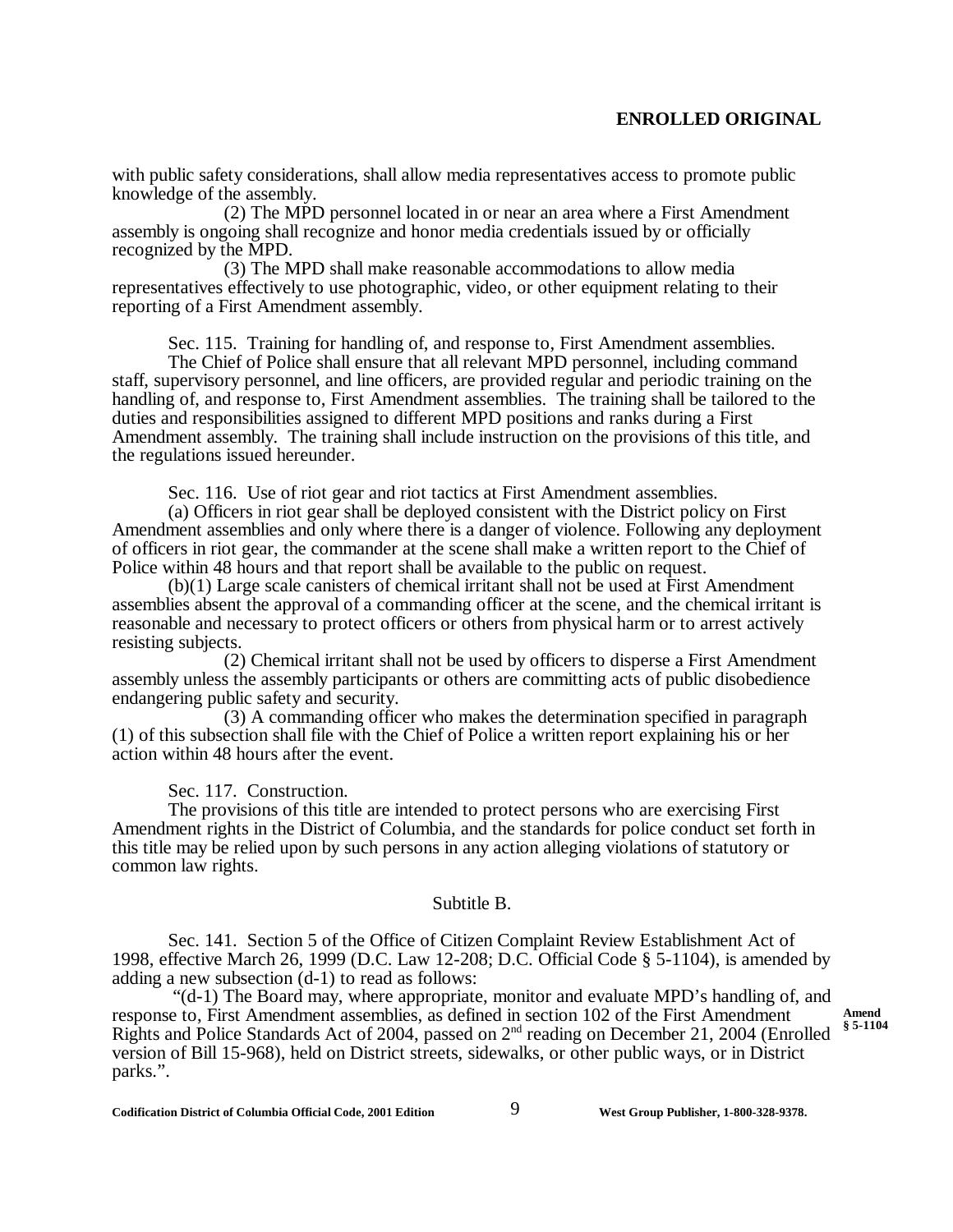Sec. 142. Section 705.1 of the District of Columbia Municipal Regulations is amended by striking the phrase "regulation." and inserting the phrase "regulation; provided, that the term "parade" shall not include a First Amendment assembly, as that term is defined in section 102(1) of the First Amendment Rights and Police Standards of 2004, passed on 2nd reading on December 21, 2004 (Enrolled version of Bill 15-968)." in its place.

Sec. 143. Chapter 21 of Title 24 of the District of Columbia Municipal Regulations is amended as follows: **DCMR**

(a) Section 2102.3 is amended to read as follows:

"2102.3 Passes shall be in the form and number approved by the Chief of Police.". (b) Section 2102.4 is repealed.

TITLE II. POLICE INVESTIGATIONS CONCERNING FIRST AMENDMENT ACTIVITIES.

**DCMR**

Sec. 201. Short title.

This title may be cited as the "Police Investigations Concerning First Amendment Activities Act of 2004".

Sec. 202. Definitions.

For the purposes of this title, the term:

 $(1)$  "First Amendment activities" means constitutionally protected speech or association, or conduct related to freedom of speech, free exercise of religion, freedom of the press, the right to assemble, and the right to petition the government.

(2) "First Amendment assembly" means a demonstration, rally, parade, march, picket line, or other similar gathering conducted for the purpose of persons expressing their political, social, or religious views;

(3) "Informant" means a person who provides information to the police department motivated by the expectation of receiving compensation or benefit, or otherwise is acting under the direction of the MPD.

(4) "Intelligence Section" means the Intelligence Section of the Special Investigations Division of MPD, or its successor section or unit.

(5) "Intelligence Section file" means the investigative intelligence information gathered, received, developed, analyzed, and maintained by the Intelligence Section of the Metropolitan Police Department, pursuant to an investigation or preliminary inquiry involving First Amendment activity.

(6) "Legitimate law enforcement objective" means the detection, investigation, deterrence, or prevention of crime, or the apprehension and prosecution of a suspected criminal; provided, that a person shall not be considered to be pursuing a legitimate law enforcement objective if the person is acting based upon the race, ethnicity, religion, national origin, lawful political affiliation or activity, or lawful news-gathering activity of an individual or group.

(7) "Mail cover" means the inspection and review of the outside of envelopes of posted mail and other delivered items.

(8) "Mail opening" means the opening and inspection and review of the contents of posted mail and other delivered items.

(9) "Minimization procedures" means reasonable precautions taken to minimize the interference with First Amendment activities, without impairing the success of the investigation or preliminary inquiry.

(10) "MPD" means the Metropolitan Police Department.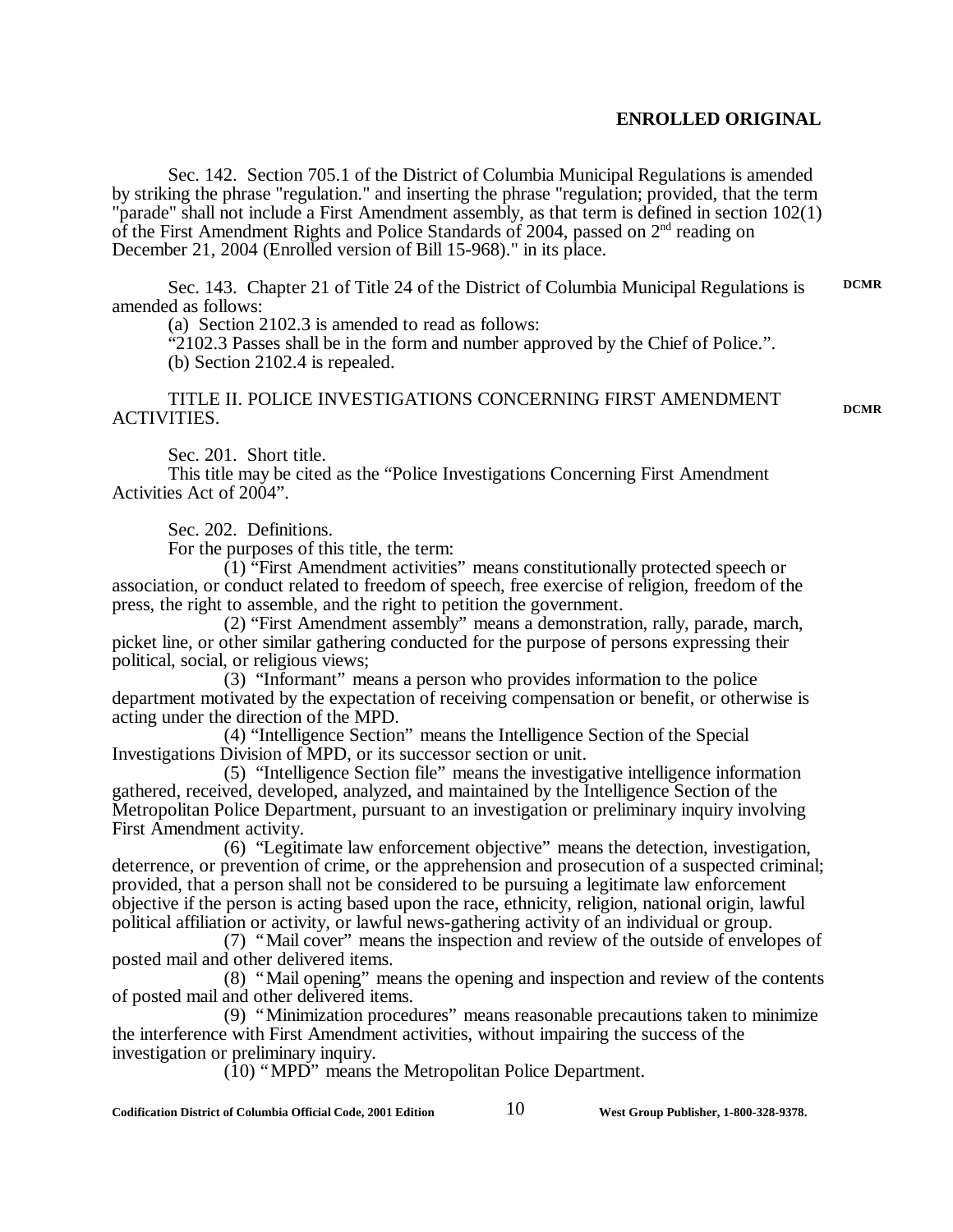(11) "Reasonable suspicion" means a belief based on articulable facts and circumstances indicating a past, current, or impending violation of law. The reasonable suspicion standard is lower than the standard of probable cause; however, a mere hunch is insufficient as a basis for reasonable suspicion. A suspicion that is based upon the race, ethnicity, religion, national origin, lawful political affiliation or activity, or lawful news-gathering activity of an individual or group is not a reasonable suspicion.

Sec. 203. Purpose; scope.

This title establishes the responsibilities of and procedures for the MPD relating to investigations and preliminary inquiries, including criminal intelligence investigations and inquiries, that may affect activities protected by the First Amendment. This title does not apply to criminal investigations or inquiries that do not involve First Amendment activities.

Sec. 204. Policy on investigations and inquiries involving First Amendment activities. The MPD shall conduct all investigations and preliminary inquiries involving First Amendment activities for a legitimate law enforcement objective and, in so doing, shall safeguard the constitutional rights and liberties of all persons. MPD members may not investigate, prosecute, disrupt, interfere with, harass, or discriminate against any person engaged in First Amendment activity for the purpose of punishing, retaliating, preventing, or hindering the person from exercising his or her First Amendment rights.

Sec. 205. Authorization for investigations involving First Amendment activities.

 (a) The MPD may conduct a criminal investigation that involves the First Amendment activities of persons, groups, or organizations only when there is reasonable suspicion to believe that the persons, groups, or organizations are planning or engaged in criminal activity, and the First Amendment activities are relevant to the criminal investigation.

(b) Except as provided in subsection (e) of this section, a MPD member may undertake an investigation under this section only after receiving prior written authorization from the Commander, Office of the Superintendent of Detectives, or such other MPD commander of similar rank designated by MPD regulations. No MPD member may conduct an investigation involving First Amendment activities without the authorization required by this section.

(c) To obtain authorization for an investigation under this section, a MPD member shall submit a memorandum to the Commander, Office of Superintendent of Detectives, or such other MPD commander of similar rank as designated by MPD regulations:

(1) Identifying the subject of the proposed investigation, if known;

(2) Stating the facts and circumstances that create a reasonable suspicion of criminal activity; and

(3) Describing the relevance of the First Amendment activities to the investigation.

(d)(1) Written authorization of an investigation under this section may be granted for a period of up to 120 days where the designated commander determines that there is reasonable suspicion of criminal activity.

(2) If the MPD seeks to continue an investigation past 120 days, a new memorandum and approval shall be obtained for each subsequent 120-day period. The new memorandum shall describe the information already collected and demonstrate that an extension is reasonably necessary to pursue the investigation.

(3) The Chief of Police shall approve investigations open for more than one year, and shall do so in writing, stating the justification for the investigation.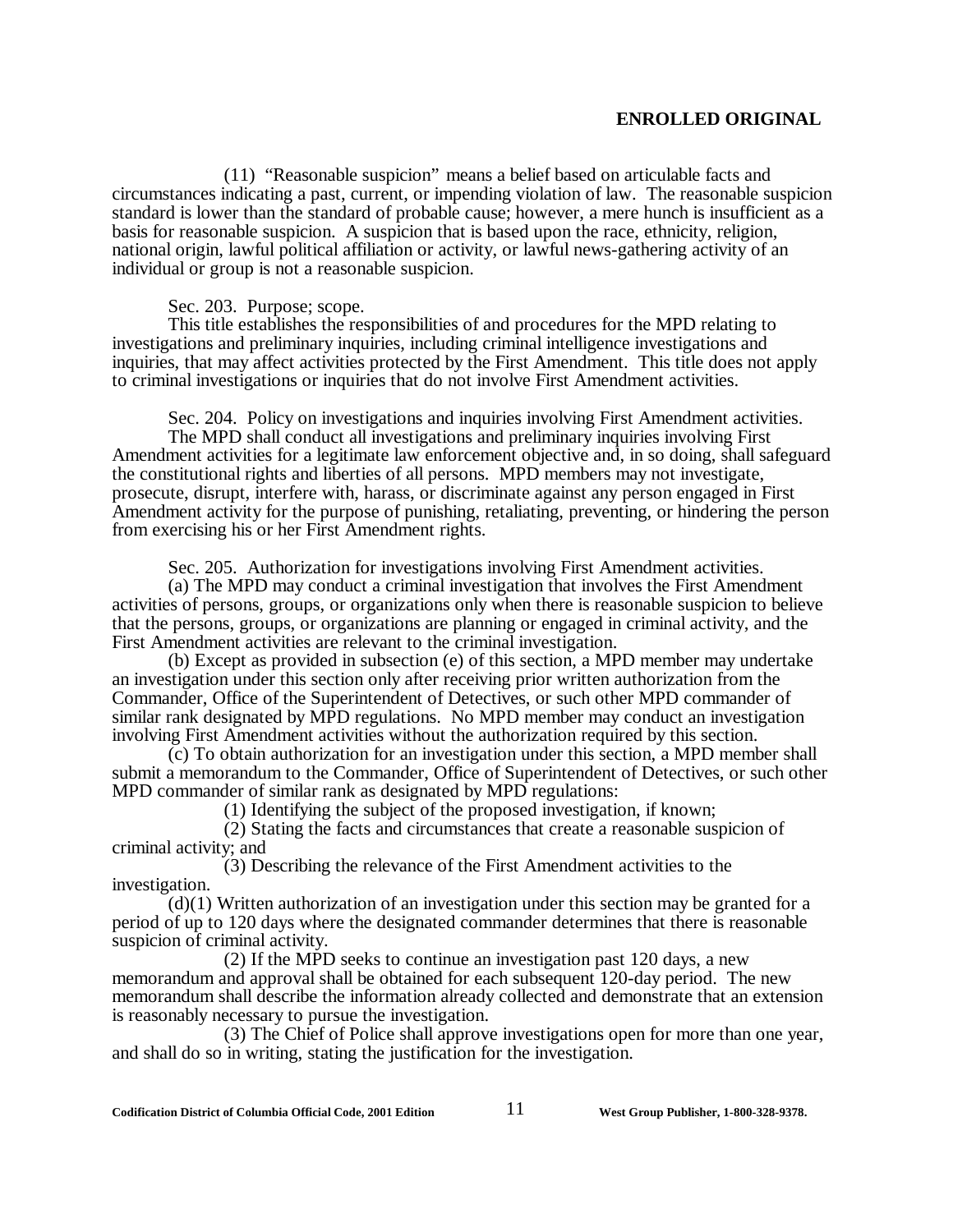(e) If there is an immediate threat of criminal activity, an investigation under this section may begin before a memorandum is prepared and approved; provided, that written approval must be obtained within 24 hours from the Chief of Police or his designee.

(f) An investigation involving First Amendment activities shall be terminated when logical leads have been exhausted and no legitimate law enforcement purpose justifies its continuance.

Sec. 206. Authorization for preliminary inquiries involving First Amendment activities.

(a) The MPD may initiate a preliminary inquiry involving First Amendment activities, to obtain sufficient information to determine whether or not an investigation is warranted, where:

(1) The MPD receives information or an allegation the responsible handling of which requires further scrutiny; and

(2) The information or allegation received by MPD does not justify opening a full investigation because it does not establish reasonable suspicion that persons are planning or engaged in criminal activity.

(b)(1) A MPD member may undertake a preliminary inquiry involving First Amendment activities, to obtain sufficient information to determine whether or not an investigation is warranted, only by receiving prior written authorization from the Commander, Office of Superintendent of Detectives, or such other MPD commander of similar rank designated by MPD regulations.

(2) Except as provided in section 209, no MPD member may conduct a preliminary inquiry involving First Amendment activities without the authorization required by this section.

(c) To obtain authorization for a preliminary inquiry, a MPD member shall submit a memorandum to the Commander, Office of Superintendent of Detectives, or such other MPD commander of similar rank designated by MPD regulations:

(1) Identifying the subject of the proposed inquiry, if known;

(2) Stating the information or allegations that are the basis for the preliminary inquiry; and

(3) Describing the relevance of the First Amendment activities to the inquiry.

 $(d)(1)$  A preliminary inquiry under this section may be authorized for a period of up to 60 days.

(2) If the MPD seeks to continue this preliminary inquiry beyond 60 days, a new memorandum and approval must be obtained for an additional 60-day period. The new memorandum must describe the information already collected and demonstrate that an extension is reasonably necessary to pursue the inquiry.

(3) The Chief of Police shall approve a preliminary inquiry under this section that is to remain open for more than 120 days, and shall do so in writing, stating the justification for the preliminary inquiry.

(e) A preliminary inquiry under this section shall be terminated when it becomes apparent that a full investigation is not warranted.

Sec. 207. Techniques and procedures for investigations and preliminary inquiries.

(a) The investigative techniques used in any particular investigation or preliminary inquiry shall be dictated by the needs of the investigation or inquiry.

(b) The MPD shall employ minimization procedures in all investigations and preliminary inquiries involving First Amendment activities. Where the conduct of an investigation or preliminary inquiry presents a choice between the uses of more or less intrusive methods or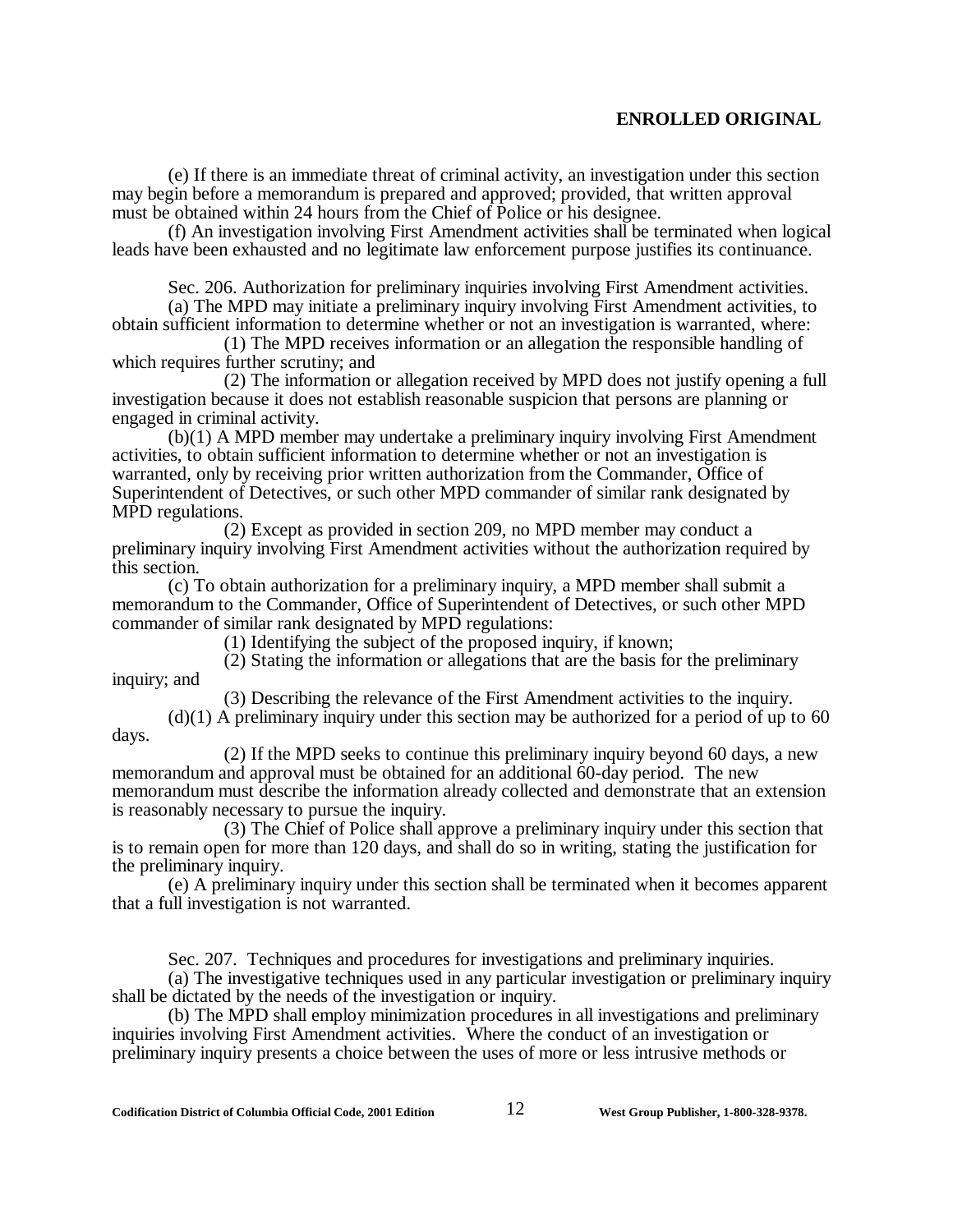investigative techniques, the MPD shall consider whether the information could be obtained in a timely and effective way by the less intrusive means.

(c) The following techniques may be used in an authorized investigation or authorized preliminary inquiry involving First Amendment activities, without additional authorization:

(1) Examination of public records and other sources of information available to the public;

(2) Examination of MPD indices, files, and records;

(3) Examination of records and files of other government or law enforcement

agencies;

(4) Interviews of any person; and

(5) Physical, photographic, or video surveillance from places open to the public or otherwise legally made available.

(d) Undercover officers, informants, and mail covers may be used in an authorized preliminary inquiry after written approval and authorization is obtained from the Chief of Police or his designee. Mail openings and Wire Interception and Interception of Oral Communications, as defined in D.C. Official Code § 23-541, shall not be used in a preliminary inquiry.

(e) The following techniques may be used in an authorized investigation involving First Amendment activities, after written approval and authorization is obtained from the Chief of Police or his designee:

(1) Wire Interception and Interception of Oral Communications, as defined in D.C. Official Code § 23-541;

(2) Undercover officers and informants; and

(3) Mail covers, mail openings, pen registers, and trap and trace devices.

(f) If there is an immediate threat of criminal activity, verbal authority by the designated MPD commander to use the investigative techniques described in subsection (d) and (e) of this section is sufficient until a written authorization can be obtained; provided, that other legal requirements have been met. The required written authorization shall be obtained within 5 days of the occurrence of the emergency.

Sec. 208. Rules for investigations and preliminary inquiries.

(a) Within 90 days of the effective date of this title, the Chief of Police, pursuant to Title I of the District of Columbia Administrative Procedure Act, approved October 21, 1968 (82 Stat. 1204; D.C. Official Code § 2-501 *et seq.*), and in accordance with this title, shall issue rules governing investigations and preliminary inquiries involving First Amendment activities, including the authorization, conduct, monitoring, and termination of investigations and preliminary inquiries, and the maintenance, dissemination, and purging of records, files, and information from such investigations and preliminary inquiries.

(b) The rules issued under subsection (a) of this section shall require the MPD to direct undercover officers and informants to refrain from:

(1) Participating in unlawful acts or threats of violence;

(2) Using unlawful techniques to obtain information;

(3) Initiating, proposing, approving, directing, or suggesting unlawful acts or a plan to commit unlawful acts;

(4) Being present during criminal activity or remaining present during unanticipated criminal activity, unless it has been determined to be necessary for the investigation;

(5) Engaging in any conduct the purpose of which is to disrupt, prevent, or hinder the lawful exercise of First Amendment activities;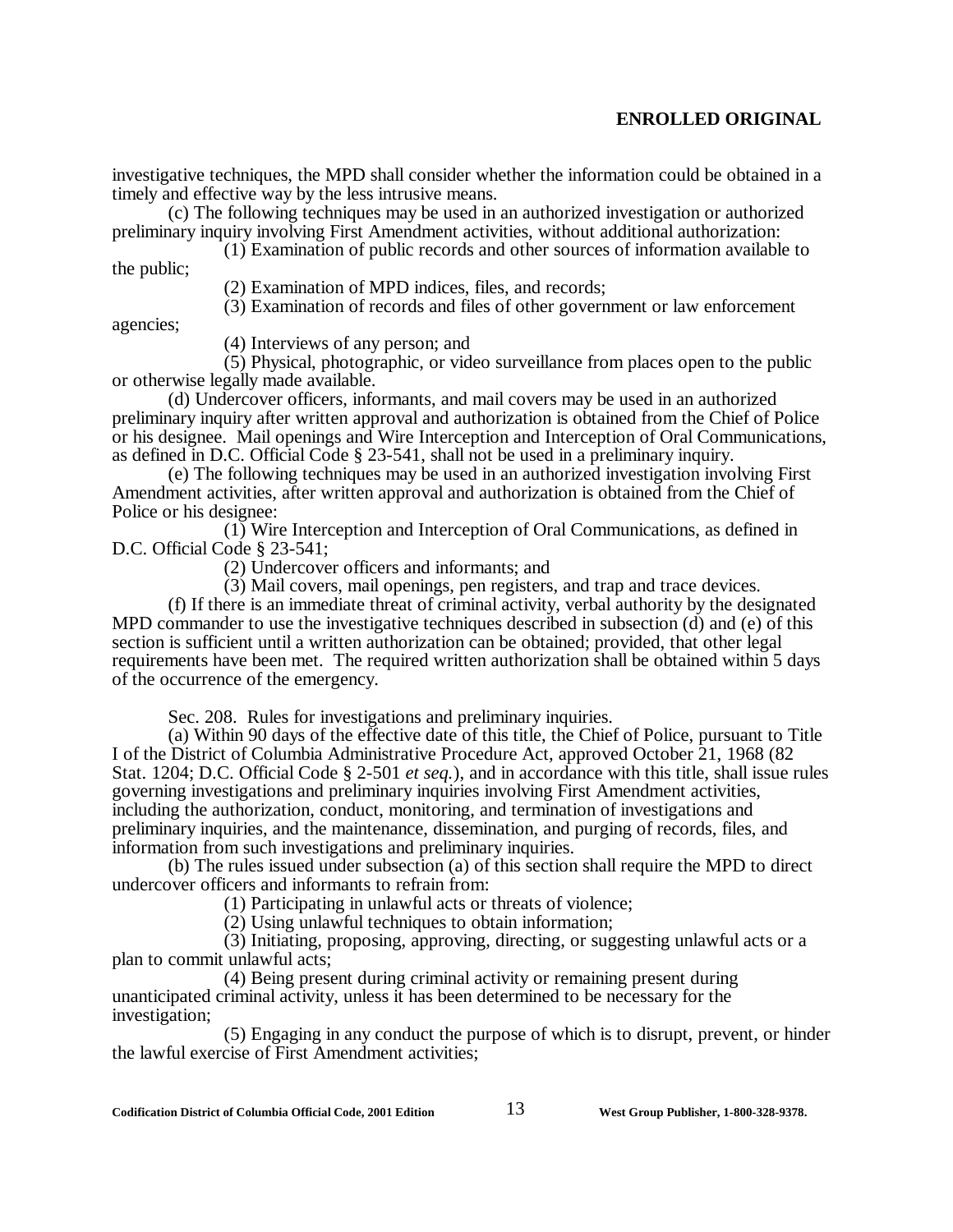(6) Attending meetings or engaging in other activities for the purpose of obtaining legally privileged information, such as attorney-client communications or physician-patient communications; and

(7) Recording or maintaining a record concerning persons or organizations who are not a target of the investigation or preliminary inquiry, unless the information is material to the investigation or preliminary inquiry, or the information would itself justify an investigation or preliminary inquiry under this title.

(c) The rules issued under subsection (a) of this section shall require that all members assigned to the Intelligence Section, Special Investigations Branch, attend training on this title and the rules. The rules shall require that all members of the Intelligence Section sign an acknowledgment that they have received, read, understood, will abide by, and will maintain a copy of this title and the rules.

Sec. 209. Preliminary inquiries relating to First Amendment assemblies.

(a) A MPD member may initiate a preliminary inquiry relating to a First Amendment assembly, for public safety reasons, without authorization, as follows:

(1) Members may gather public information regarding future First Amendment assemblies and review notices and approved assembly plans.

(2) Members may communicate overtly with the organizers of a First Amendment assembly concerning the number of persons expected to participate, the activities anticipated, and other similar information regarding the time, place, and manner of the assembly.

(3) Members may communicate overtly with persons other than the organizers of a First Amendment assembly to obtain information relating to the number of persons expected to participate in the assembly.

(4) Members may collect information on prior First Amendment assemblies to determine what police resources may be necessary to adequately protect participants, bystanders, and the general public, and to enforce all applicable laws.

(b) Filming and photographing First Amendment assemblies may be conducted by MPD members for the purpose of documenting violations of law and police actions, as an aid to future coordination and deployment of police units, and for training purposes. Filming and photographing of First Amendment assemblies may not be conducted for the purpose of identifying and recording the presence of individual participants who are not engaged in unlawful conduct.

Sec. 210. Authorized public activities.

Nothing in this title shall be interpreted as prohibiting any MPD member from, in the course of their duties, visiting any place, and attending any event that is open to the public, or reviewing information that is in the public domain, on the same terms and conditions as members of the public, so long as members have a legitimate law enforcement objective; provided, that any undercover activities shall be authorized as required by section 207.

Sec. 211. Files and records.

(a) Information to be retained in an Intelligence Section file shall be evaluated for the reliability of the source of the information and the validity and accuracy of the content of the information prior to filing. The file shall state whether the reliability, validity, and accuracy of the information have been corroborated.

(b) The MPD shall not collect or maintain information about the political, religious, social, or personal views, associations, or activities of any individual, group, or organization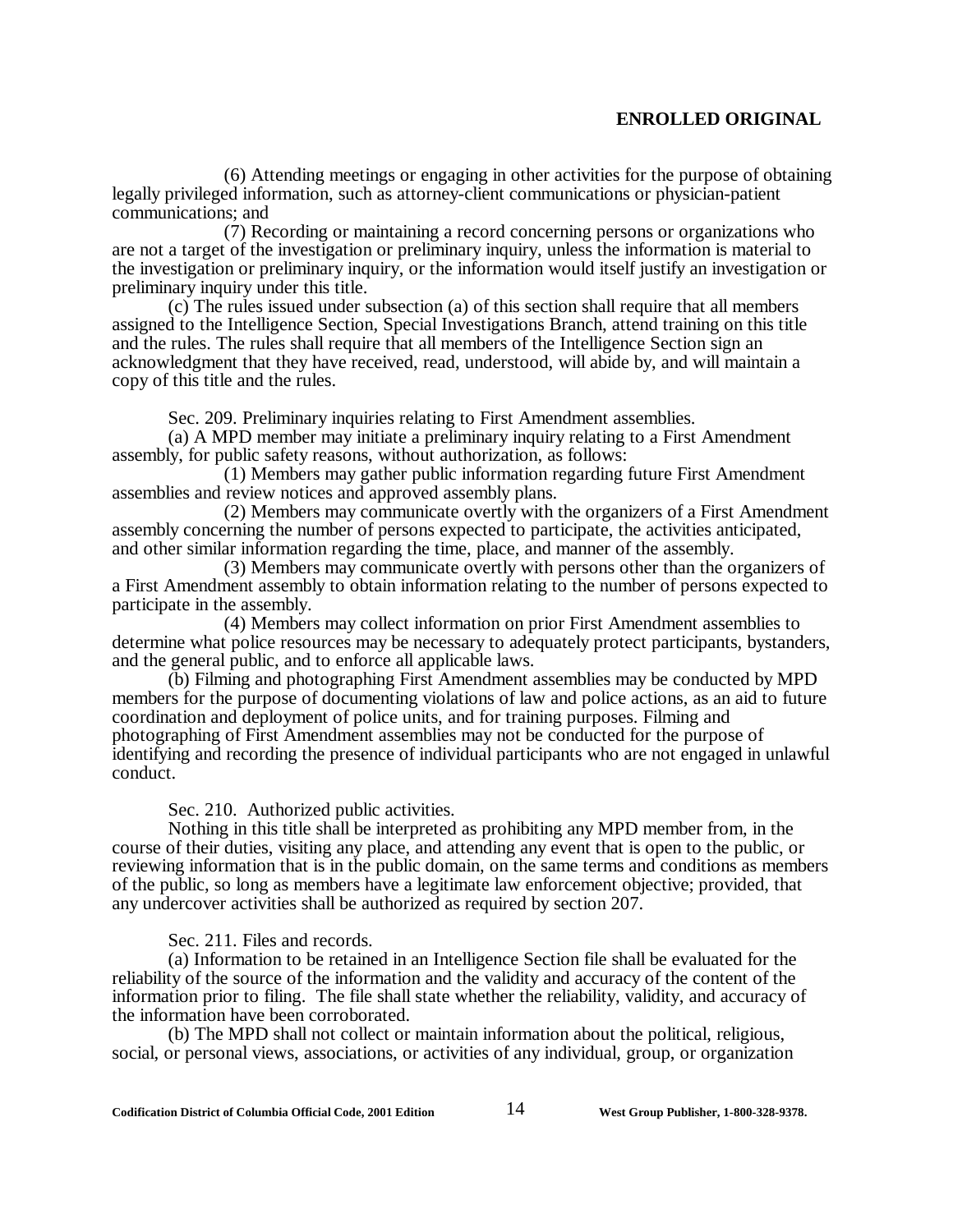unless such information is material to an authorized investigation or preliminary inquiry involving First Amendment activities.

(c) No information shall be knowingly included in an Intelligence Section file that has been obtained in violation of any applicable federal, state, or local law, ordinance, or regulation. The Chief of Police, or his designee, shall be responsible for establishing that no information is entered in Intelligence Section files in violation of this subsection.

(d) The MPD may disseminate information obtained during preliminary inquiries and investigations involving First Amendment activities to federal, state, or local law enforcement agencies, or local criminal justice agencies, only when such information:

(1) Falls within the investigative or protective jurisdiction or litigation-related responsibility of the agency;

(2) May assist in preventing an unlawful act or the use of violence, or any other conduct dangerous to human life; or

(3) Is required to be disseminated by an interagency agreement, statute, or other law.

(e) All requests for dissemination of information from an Intelligence Section file shall be evaluated and approved by the Chief of Police or his designee. All dissemination of information shall be done by written transmittal or recorded on a form that describes the documents or information transmitted, and a record of the dissemination shall be maintained for a minimum of one year.

(f) Intelligence Section file information shall not be disseminated to any non-law enforcement agency, department, group, organization, or individual, except as authorized by law.

(g) The Chief of Police or his designee shall periodically review information contained in Intelligence Section files and purge records that are not accurate, reliable, relevant, and timely.

Sec. 212. Monitoring and auditing of investigations and preliminary inquiries.

(a) Authorizations of investigations and preliminary inquiries involving First Amendment activities are to be reviewed every 90 days by a panel of no fewer than 3 MPD commanding officers designated by the Chief of Police.

(b) The Commander, Office of the Superintendent of Detectives, or a commander of similar rank designated in the MPD regulations, shall monitor the compliance of undercover officers and informants with the requirements of this title.

(c) The Chief of Police shall annually prepare a report on the MPD's investigations and preliminary inquiries involving First Amendment activities. The report shall be transmitted to the Mayor and Council and a notice of its publication shall be published in the District of Columbia Register. The report shall include, at a minimum,

(1) The number of investigations authorized;

(2) The number of authorizations for investigation sought but denied;

(3) The number of requests from outside agencies, as documented by forms requesting access to records of investigations conducted pursuant to this title;

(4) The number of arrests, prosecutions, or other law enforcement actions taken as a result of such investigations; and

(5) A description of any violations of this title or the regulations issued pursuant to this title, and the actions taken as a result of the violations, including whether any officer was disciplined as a result of the violation.

(d)(1) The Office of the District of Columbia Auditor ("ODCA") shall serve as auditor of MPD's investigations and preliminary inquiries involving First Amendment activities in order to assess compliance with this title.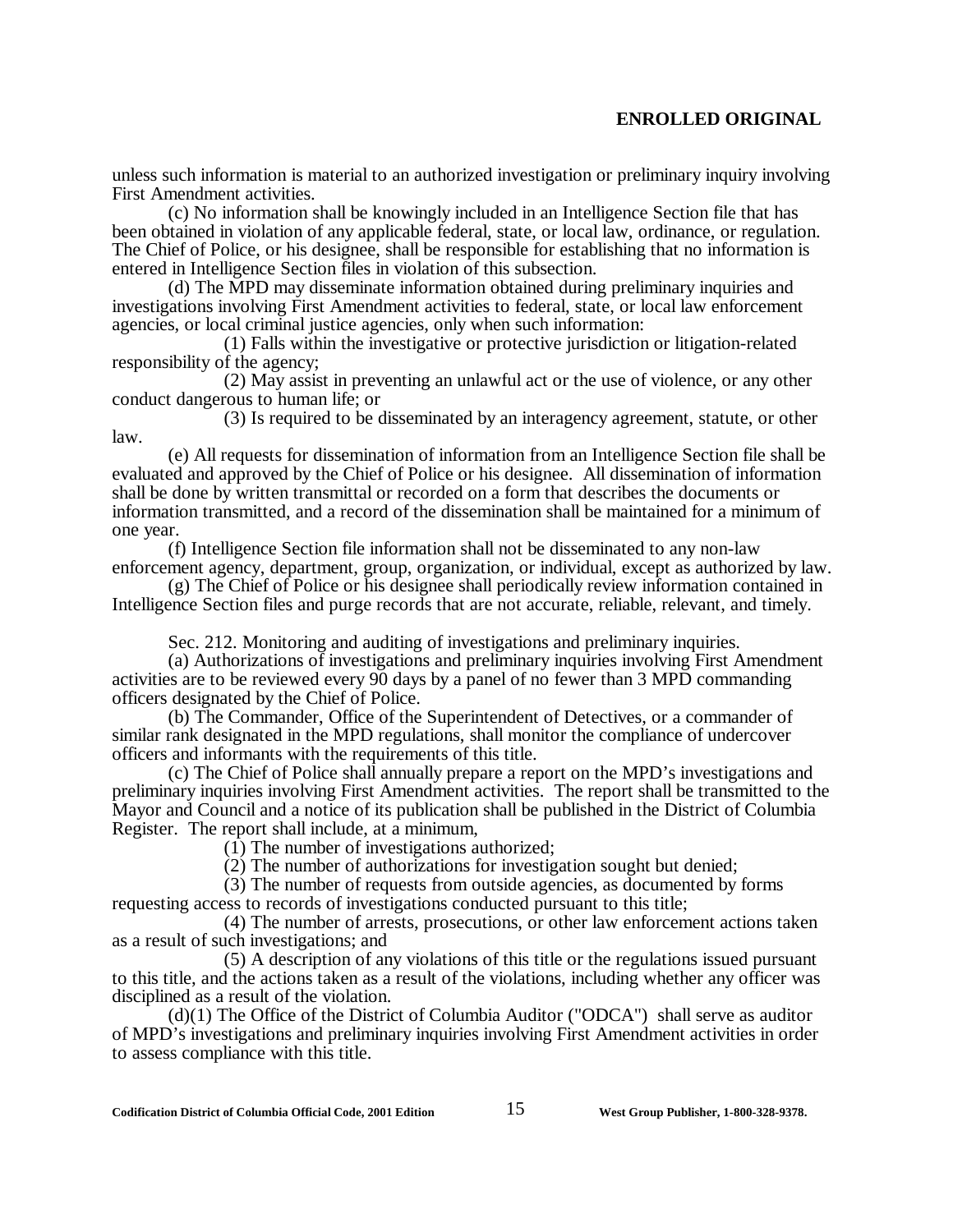(2) On an annual basis, the ODCA shall audit MPD files and records relating to investigations and preliminary inquiries involving First Amendment activities. In conducting the audit, the ODCA shall review each authorization granted pursuant to sections 205 and 206, requests for authorization that were denied, and investigative files associated with the authorizations. The ODCA shall prepare a public report of its audit that shall contain a general description of the files and records reviewed, and a discussion of any substantive violation of this title discovered during the audit. A preliminary report of the audit shall be provided by the ODCA to the Chief of Police for review and comment at least 30 days prior to issuance of a final audit.

(3) The ODCA shall have access to MPD files and records for purposes of its audit of investigations and preliminary inquiries involving First Amendment activities.

(4) In discharging its responsibilities, the ODCA shall protect the confidentiality of MPD files and records.

Sec. 213. Construction.

The provisions of this title are intended to protect persons who are exercising First Amendment rights in the District of Columbia, and the standards for police conduct set forth in this title may be relied upon by such persons in any action alleging violations of statutory or common law rights.

TITLE III. POST-AND-FORFEIT PROCEDURE; DISPLAY OF IDENTIFICATION BY POLICE OFFICERS.

Sec. 301. Short title.

This title may be cited as the "First Amendment Assembly Enforcement and Procedure Act of 2004".

#### Subtitle A.

Sec. 302. Enforcement of the post-and-forfeit procedure.

 (a) For the purposes of this section, the term "post-and-forfeit procedure" shall mean the procedure enforced as part of the criminal justice system in the District of Columbia whereby a person charged with certain misdemeanors may simultaneously post and forfeit an amount as collateral (which otherwise would serve as security upon release to ensure the arrestee's appearance at trial) and thereby obtain a full and final resolution of the criminal charge.

 (b) The resolution of a criminal charge using the post-and-forfeit procedure is not a conviction of a crime and shall not be equated to a criminal conviction. The fact that a person resolved a charge using the post-and-forfeit procedure may not be relied upon by any court of the District of Columbia or any agency of the District of Columbia in any subsequent criminal, civil, or administrative proceeding or administrative action to impose any sanction, penalty, enhanced sentence, or civil disability.

(c) Whenever the Metropolitan Police Department ("MPD") or the Office of the Attorney General for the District of Columbia tenders an offer to an arrestee to resolve a criminal charge using the post-and-forfeit procedure, the offer shall be accompanied with a written notice provided to the arrestee describing the post-and-forfeit procedure and the consequences of resolving the criminal charge using this procedure.

(d) The written notice required by subsection (c) of this section shall include, at a minimum, the following information: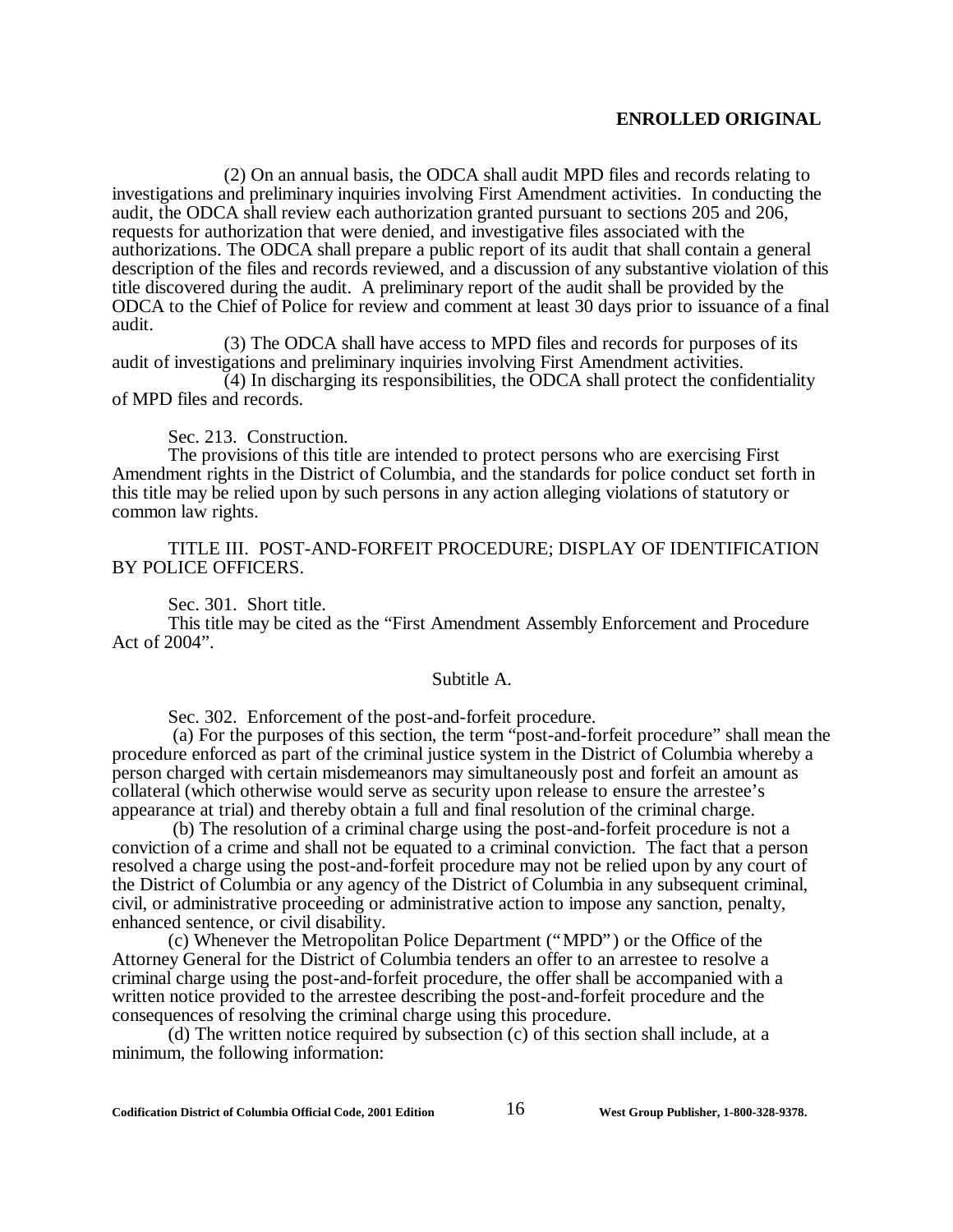(1) The identity of the misdemeanor crime that is to be resolved using the postand-forfeit procedure and the amount of collateral that is to be posted and forfeited;

(2) A statement that the arrestee has the right to choose whether to accept the post-and-forfeit offer or, alternatively, proceed with the criminal case and a potential adjudication on the merits of the criminal charge;

(3) If the arrestee is in custody, a statement that if the arrestee elects to proceed with the criminal case he or she may also be eligible for prompt release on citation, or will be promptly brought to court for determination of bail;

(4) A statement that the resolution of the criminal charge using the post-andforfeit procedure will preclude the arrestee from obtaining an adjudication on the merits of the criminal charge;

(5) A statement that the resolution of the criminal charge using the post-andforfeit procedure is not a conviction of a crime and may not be equated to a criminal conviction, and may not result in the imposition of any sanction, penalty, enhanced sentence, or civil disability by any court of the District of Columbia or any agency of the District of Columbia in any subsequent criminal, civil, or administrative proceeding or administrative action;

(6) A statement that the agreement to resolve the charge using the post-andforfeit procedure is final after the expiration of 90 days from the date the notice is signed and that, within the 90-day period, the arrestee or the Office of the Attorney General may file a motion with the Superior Court of the District of Columbia to set aside the forfeiture and proceed with the criminal case; and

(7) A statement that, following resolution of the charge using the post-and-forfeit procedure, the arrestee will continue to have an arrest record for the charge at issue, unless the arrestee successfully moves in the Superior Court of the District of Columbia to seal his or her arrest record.

(e) The notice required by subsection (c) of this section shall be offered in the Spanish language to those persons who require or desire notice in this manner, and shall be offered in other languages as is reasonable to ensure meaningful access to the notice for persons who are limited English proficient.

(f) An arrestee provided the written notice required by subsection (c) of this section who wishes to resolve the criminal charge using the post-and-forfeit procedure shall, after reading the notice, sign the bottom of the notice, thereby acknowledging the information provided in the notice and agreeing to accept the offer to resolve the charge using the post-and-forfeit procedure. After the arrestee signs the notice, the arrestee shall be provided with a copy of the signed notice.

(g) Within 90 days of the Superior Court of the District of Columbia issuing an updated bond and collateral list, the Chief of Police shall issue a list of all misdemeanor charges that MPD members are authorized to resolve using the post-and-forfeit procedure, and the collateral amount associated with each charge. The Chief shall make the list available to the public, including placing the list on the MPD website.

(h) The Mayor shall submit an annual public report to the Council identifying the total amount of money collected the previous year pursuant to the post-and-forfeit procedure and the number of criminal charges, by specific charge, resolved the previous year using the post-andforfeit procedure. The data shall be reported separately for instances in which the post-andforfeit procedure is independently used by the MPD (without the approval, on a case-by-case basis, of either the Office of the Attorney General or the Superior Court of the District of Columbia), and for all other instances in which the post-and-forfeit procedure is used. The report also shall identify the fund or funds in which the post-and-forfeit moneys were placed.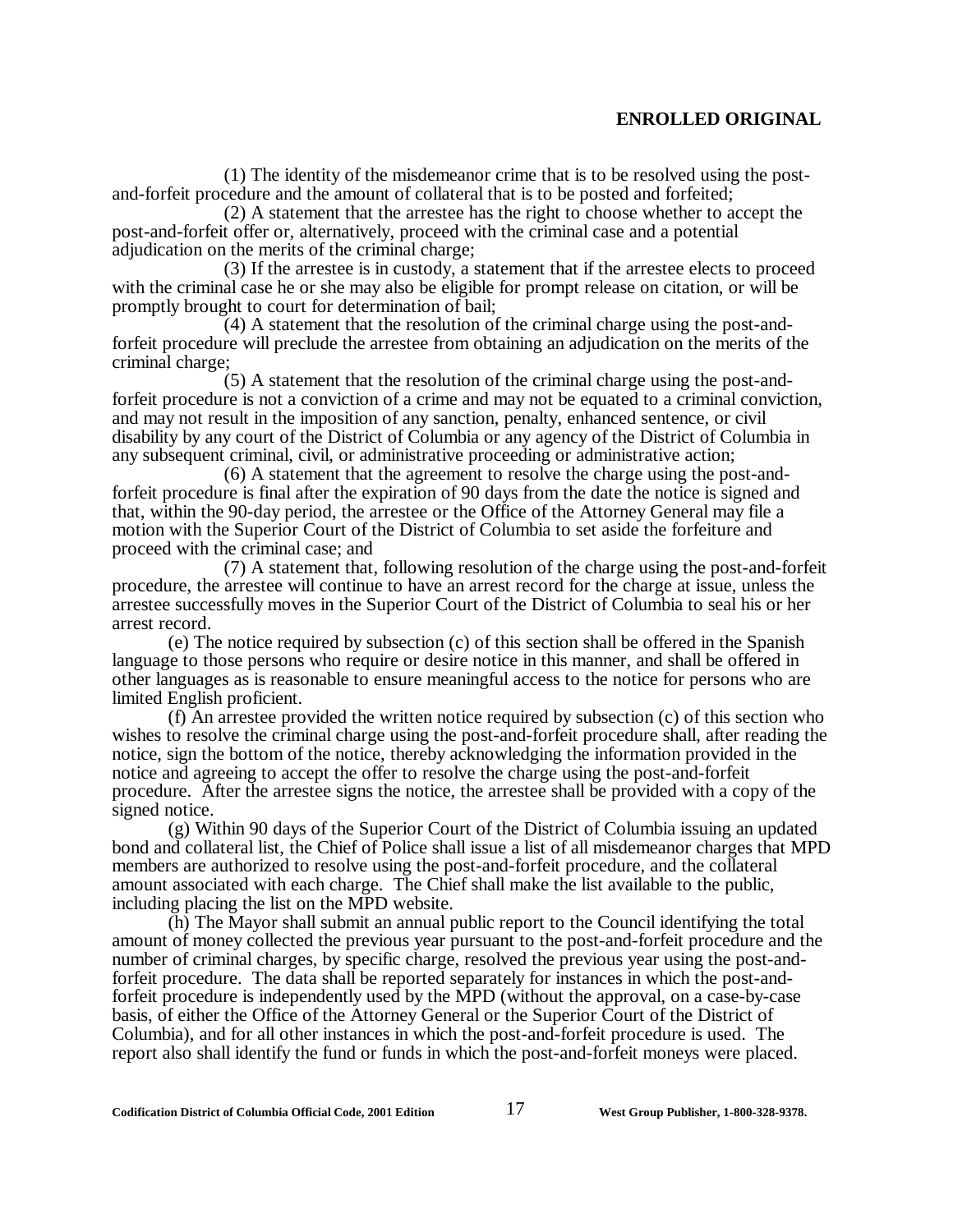### Subtitle B.

Sec. 321. Police identifying information.

 Every member of the Metropolitan Police Department ("MPD"), while in uniform, shall wear or display the nameplate and badge issued by the MPD, or the equivalent identification issued by the MPD, and shall not alter or cover the identifying information or otherwise prevent or hinder a member of the public from reading the information.

#### Subtitle C.

Sec. 331. Section 8(a) of the Office of Citizen Complaint Review Establishment Act of 1998, effective March 26, 1999 (D.C. Law 12-208; D.C. Official Code § 5-1107(a)), is amended as follows:

(a) Paragraph (4) is amended by striking the word "or" at the end.

(b) Paragraph (5) is amended by striking the period at the end and inserting the phrase "; or" in its place.

(c) A new paragraph (6) is added to read as follows:

"(6) Failure to wear or display required identification or to identify oneself by name and badge number when requested to do so by a member of the public.". **Amend § 5-1107**

#### TITLE IV. FISCAL IMPACT STATEMENT; EFFECTIVE DATE.

Sec. 401. Fiscal impact statement.

The Council adopts the fiscal impact statement in the committee report as the fiscal impact statement required by section  $602(c)(3)$  of the District of Columbia Home Rule Act, approved December 24, 1973 (87 Stat. 813; D.C. Official Code § 1-206.02(c)(3)).

Sec. 402. Effective date.

This act shall take effect following approval by the Mayor (or in the event of veto by the Mayor, action by the Council to override the veto), a 30-day period of Congressional review as provided in section 602(c)(1) of the District of Columbia Home Rule Act, approved December

24, 1973 (87 Stat. 813; D.C. Official Code § 1-206.02(c)(1)), and publication in the District of Columbia Register.

> Chairman Council of the District of Columbia

 $\overline{a}$